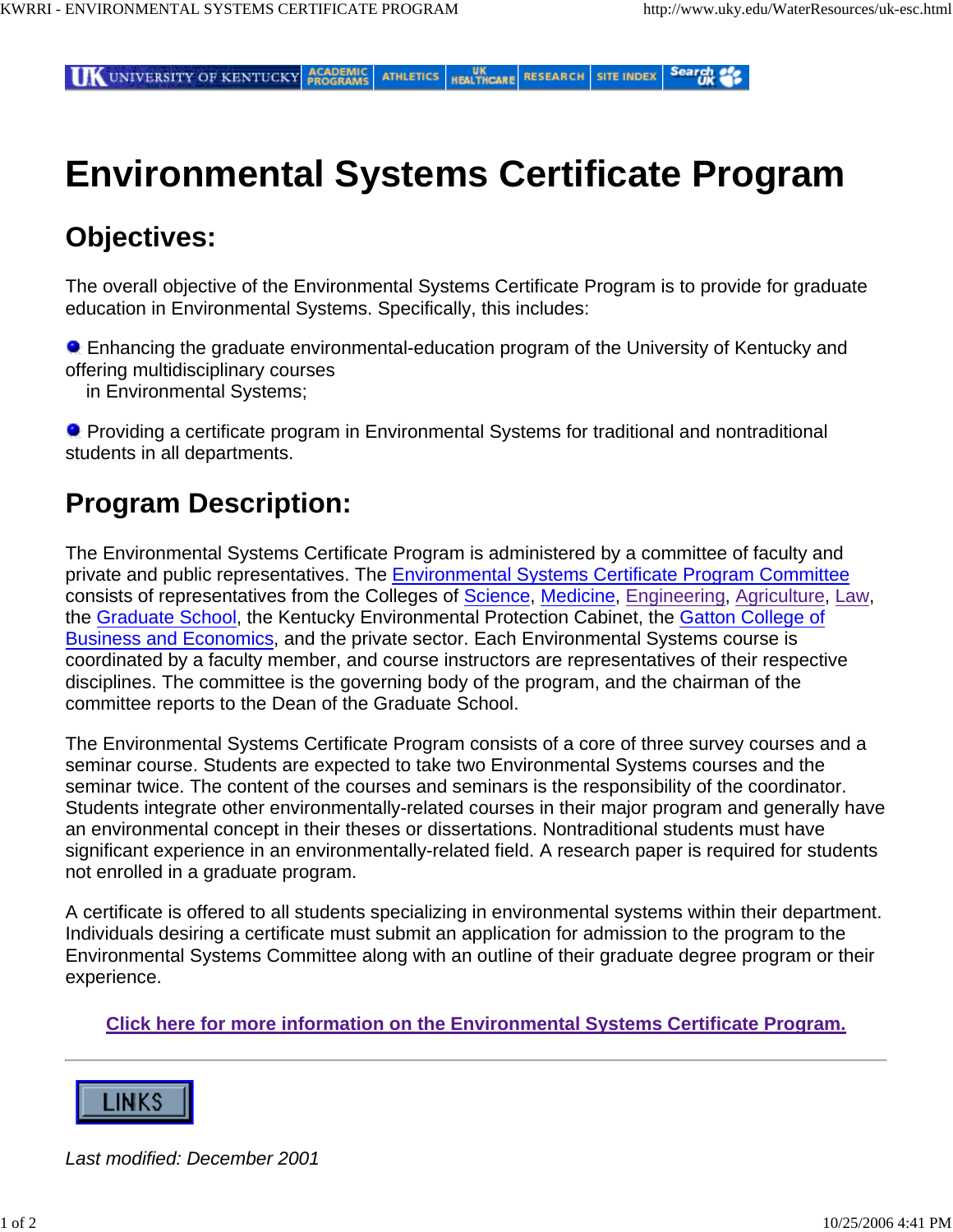*Page maintained by Web Editor Copyright © 2001 Kentucky Water Research Institute, University of Kentucky*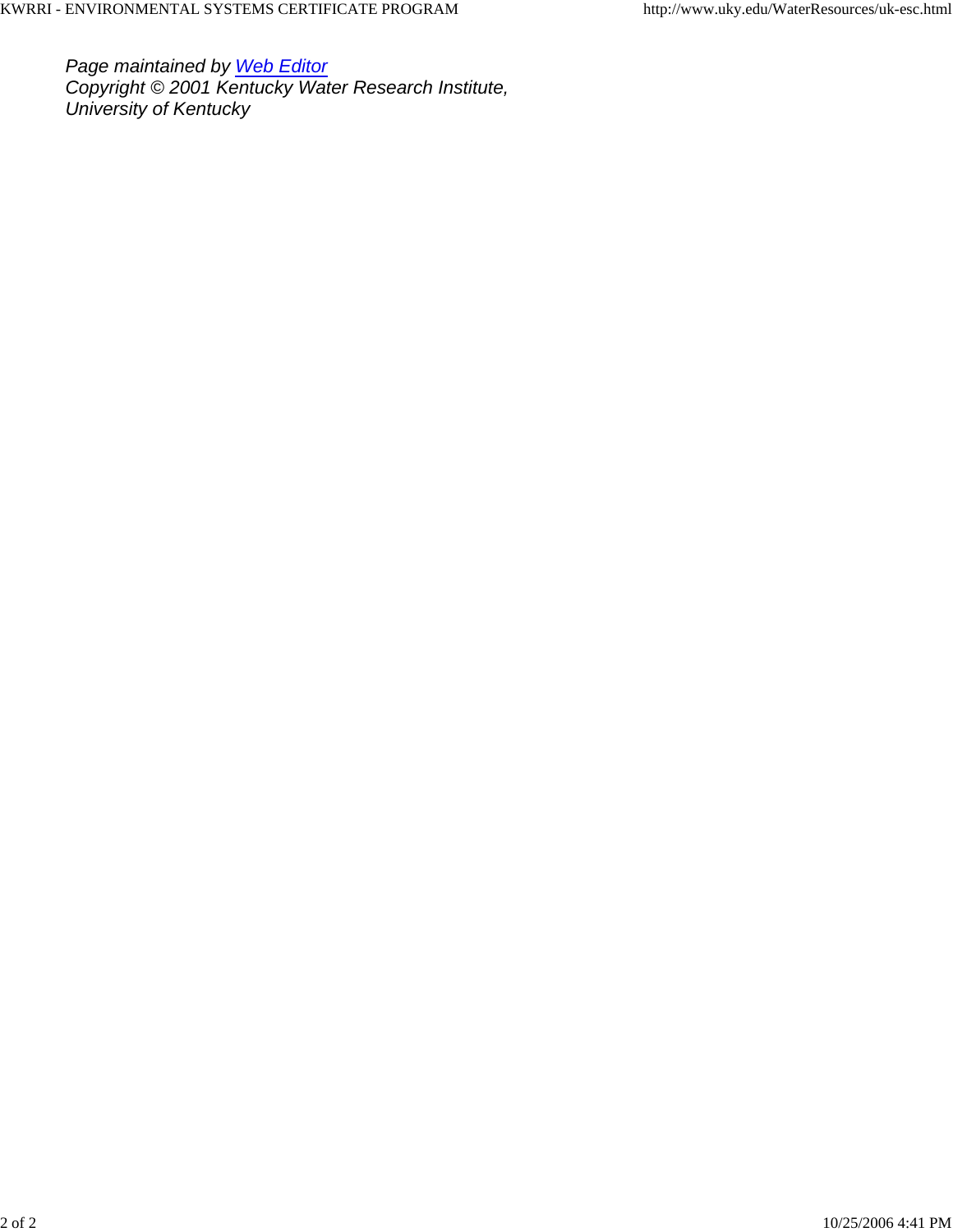Search of **IK UNIVERSITY OF KENTUCKY PROGRAMS ATHLETICS** UK<br>HEALTHCARE **RESEARCH SITE INDEX** 

# **Interdisciplinary Studies in Environmental Systems**

The integration of natural, biological, medical, economics, social, engineering, and physical sciences to solve contemporary, complex environmental problems affecting Kentucky, the nation and the world.

# **Environmental Systems**

The Graduate Certificate in Environmental Systems is a credential indicating that recipients have completed an approved, multi-disciplinary curriculum that provides them with a broad understanding of the interactions of physical, social, biological, economic, and legal parameters of environmental issues. For example, engineers gain insights into the biological and social impacts of pollution and pollution control systems. Social scientists gain an appreciation of the engineering, biological, and physical constraints on solving environmental problems. And environmental biologists gain an understanding of the social and political realities, as well as the physical limitations, in implementing environmental solutions.

The curriculum includes an opportunity for students to apply their understanding of environmental systems within their major academic field. In addition to meeting the requirements of his or her major field, each student also must meet the requirements of the Environmental Systems Certificate. Students who complete the curriculum will therefore be able to compete for traditional employment opportunities within the discipline as well as for positions that cross disciplinary lines. Non-degree students also can receive certificates by meeting separate requirements.

#### **Environmental Issues: The Problem, The Need**

The natural resources of the United States are the primary foundation for our national economy. Over the years, certain actions have negatively impacted our water, soil and air resources, which has significantly reduced environmental quality. However, there are some areas where the resources are still largely pure and where life can be pursued without fear of unhealthy pollution.

The most prominent problems relate to water resources, which Kentucky possesses in relative abundance. The seriousness of the problem was demonstrated during a severe drought in the summer of 1988, when several communities ran out of water and some crops suffered. Many of the shortages were due to an inadequacy of water storage, pumping, and treatment facilities. In other cases, the demand has grown beyond the basic water supply.

Water quality problems are even more serious. In many areas, significant pollution of groundwater aquifers is just being recognized. Once polluted, these aquifers will be difficult if not impossible to restore to an unpolluted condition. Strong, immediate steps must be taken to protect all water supplies and particularly the groundwater resources.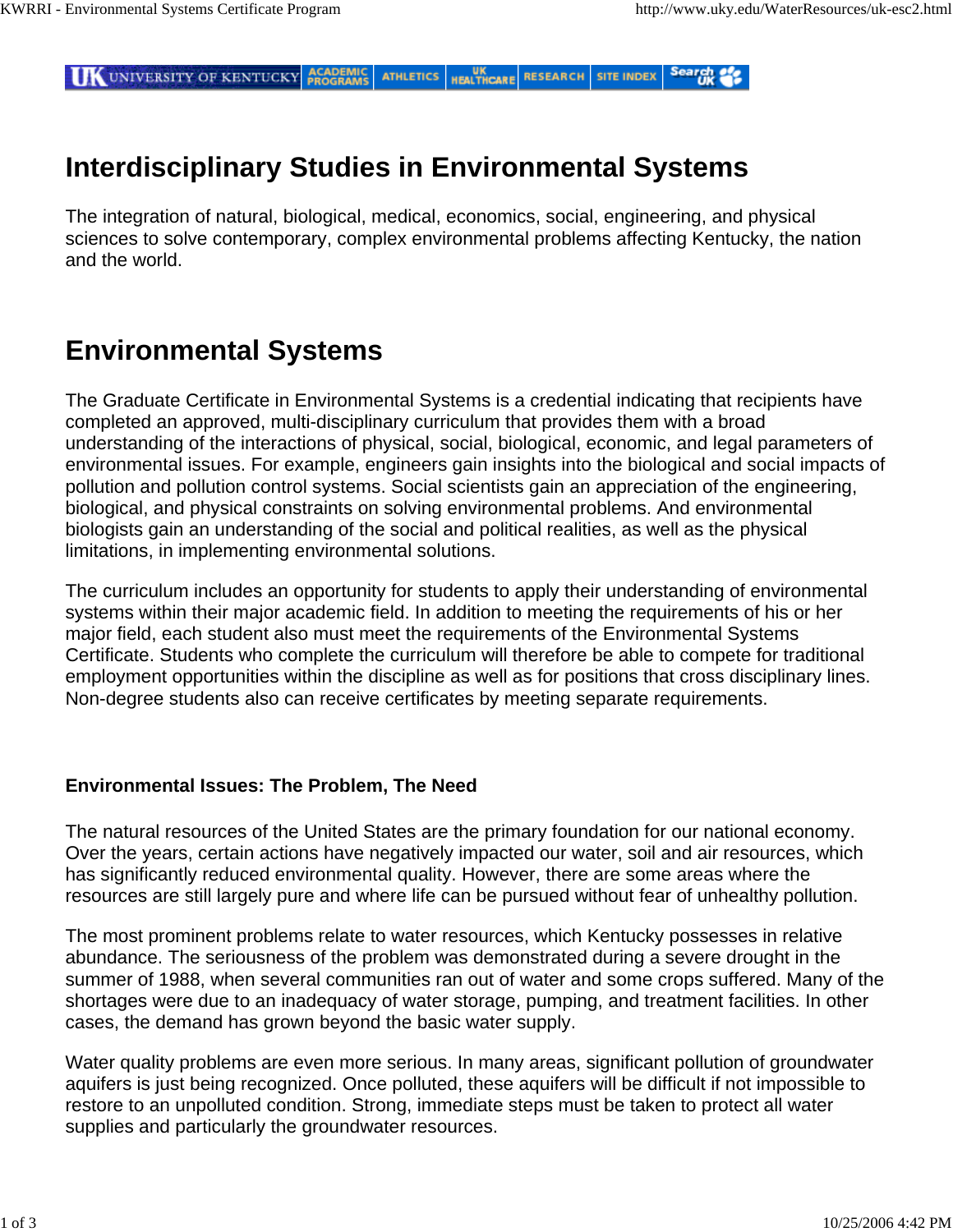The soil issues, though less critical in terms of immediacy, are no less important from a long-range perspective. Kentucky has one of the most serious erosion problems of any state, and unless corrective actions are taken, the land resource will be lost.

The state cannot continue to allow indiscriminate use of the land as a disposal site for any and all forms of solid or hazardous waste. Alternatives other than landfills must be found for waste disposal, particularly hazardous waste.

The air resources, while improving, are threatened. Control technologies that have contributed to the current lessening of air pollution levels will not suffice in the future. The current debate on the greenhouse effect (as a result of atmospheric carbon dioxide increase) and the problem of acid rain are two examples of significant issues that can only be addressed on a national or even global basis. New technologies must be developed along with the necessary education and implementation procedures.

### **An Environmental Systems Approach Can Make a Difference**

We have to find technologically effective and economically viable options for dealing with environmental problems. Solutions for complex environmental problems are best found through interdisciplinary interaction. Approaches that integrate all the pertinent sciences and that fully consider the human, legal, and social dimensions will enjoy the political and financial support necessary for implementation. Students in the Environmental Systems curriculum will develop competency in and understanding of such approaches to environmental issues.

If Kentucky and the nation are to continue to develop economically, it is essential that supplies of clean water and air, and effective waste disposal are provided for current and future generations. Depletion of these environmental resources and our soil resource due to erosion or urbanization will inevitably result in a reduction in agricultural productivity and the economic activity it sustains. The need for well-trained, environmentally- concerned professionals in all disciplines is critical if solutions to these complex problems are to be found. This is the goal of the Environmental Systems curriculum. Its graduates will make a difference in Kentucky, the nation, and in the world.

### **Course Descriptions and Certificate Requirements**

The interdisciplinary Environmental Systems Certificate curriculum is administered by a campus-wide faculty committee. The committee has established the following core courses, which provide the interdisciplinary overview:

**RES 600: Seminar in Environmental Systems (1 credit hour):** A series of presentations by experts in the field on environmental systems topics, including topics from the fields of law, economics, social sciences, medicine, biology, engineering, and physical sciences. Course can be repeated three times.

### **ES 610: Engineering and Physical Sciences in Environmental Systems (3 credit hours):**

Introduction to earth systems; environmental impacts of national and human processes on the role of the earth's water systems including surface water systems, groundwater systems, and water quality and contamination systems; the role of atmospheric systems on earth including the nature and source of air pollutants, meteorological principles, radiation balance, climatology and air